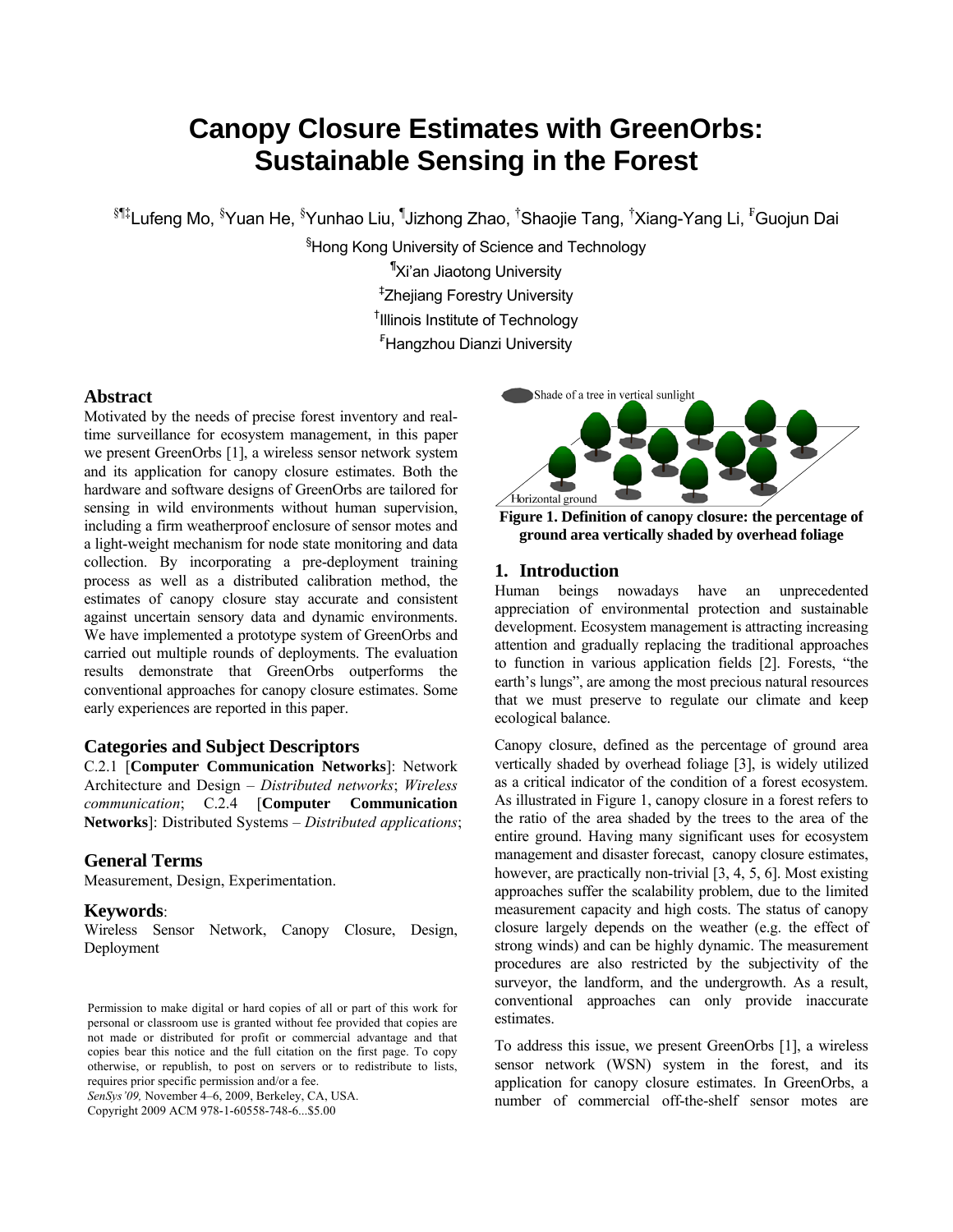programmed, enclosed, and deployed in the forest. With every node equipped with light, temperature, and humidity sensors, GreenOrbs supports various ecological applications. In this paper, we focus on the application for canopy closure estimates. Our contributions are summarized as follows:

1. We propose a sensor network design that enables accurate canopy closure estimates using inexpensive sensors randomly deployed in the forest;

2. We propose a technique to calibrate the light sensors and discriminate the states between light versus shade;

3. We design light-weight mechanisms for node state monitoring, which reduces communication overhead;

4. We present a detailed evaluation of GreenOrbs and compare it with conventional forestry methods. The results demonstrate the advantages of WSN techniques and their great potential benefits by introducing WSNs into the traditional forestry field.

The rest of this paper is organized as follows. Section 2 briefly introduces the background. Section 3 presents the system framework and theoretical foundation of canopy closure estimates with GreenOrbs. Section 4 elaborates on the system design. The implementation details and evaluation results are presented in Section 5. In Section 6, we briefly review previous WSN applications related to our work. Section 7 concludes the paper.

# **2. Background**

# **2.1 Canopy Closure**

Canopy closure is a valuable forest inventory factor, which plays an important role in ecosystem management. It is actually a fundamental factor to define a forest. The current global definition of forest is an area of land that is more than 0.5 hectares with more than 10% canopy closure [7]. Canopy closure is being seen as more important recently in the sense of environmental protection. For instance, it is a key indicator of the water conservation capacity of a forest. When logging in a forest with non-uniform vegetation, the canopy closure of different areas in the forest must be considered to maintain sustainable development. In a process of urban greening, canopy closure is useful in characterizing the forest stand structure.

In ecological forestry and agriculture, canopy closure is used to estimate various indexes, such as penetration of light to the understory, absorbance of carbon dioxide, and release of oxygen, which are closely associated with photosynthesis. Continuous measurements of canopy closure reflect the growth of vegetation, and thus can be used to assist ecological planning in forestry and agriculture. Moreover, regulations for certain regional wildlife species require maintenance of certain levels of canopy cover. Real-time data of canopy closure can be used to construct precise

computational models of rain interception, so that people can better predict disasters like floods and mud-rock flows.

# **2.2 Canopy Closure Estimates**

Despite the significance of canopy closure, the usage of canopy closure is often restricted due to the lack of accurate and efficient measurement approaches. The existing approaches fall into two categories: ground measurement and aerial measurement.

With ground measurement, canopy closure is manually estimated by people or with auxiliary devices. Approaches like ocular estimate, line-intercept, and crown mapping fall into this category. Ocular estimate and line-intercept are traditional approaches using simple inexpensive instruments [3, 4]. Ocular estimate relies on an experienced surveyor conducting a long training process. Line-intercept estimates canopy closure by the percentage of shaded length on a line placed on the ground. It is efficient for estimating the profile of large crowns but often fails to capture the interspaces among the leaves inside a crown, due to the limited breadth of a line. Crown mapping [6] maps the crowns of trees with a spherical densitometer or a vertical point sampling device. Canopy closure can thus be estimated by scanning and processing the maps of crowns. Crown mapping requires careful mounting of devices, and may yield detailed estimates, while it suffers poor scalability due to the inconvenient deployment and prohibitive measuring cost. Fisheye lenses that are able to take hemispherical photographs can be used to measure the canopy of a very small area but cannot measure a vast forest.

Ground measurement approaches have two common limitations: First, various factors can often interfere in the estimated results, such as the subjectivity of the surveyor, the landform, and the undergrowth. Second, they can only measure a small portion of forest, and thus lack scalability in large-scale applications.

In order to eliminate the ground measurement limitations, aerial measurement and satellite imaging are proposed for canopy closure estimates [4, 5]. Aerial measurement estimates the canopy closure based on bird's-eye view photos of a forest. Since the photos are taken from the air at limited heights, the results are often overestimated due to the nonvertical visual angles on a large canopy. The quality of photos is highly dependant on the weather. Photos taken on a sunless day have poor contrast, while strong sunlight results in high reflection from the vegetation. Regardless, both cases lead to poor estimates of canopy closure.

Satellite imaging is the latest proposal for canopy closure estimates, but has not yet reached a mature approach. It overcomes the drawbacks of aerial measurement, but still suffers many difficulties. For example, in a satellite image, it is hard to accurately discriminate the canopy from the undergrowth.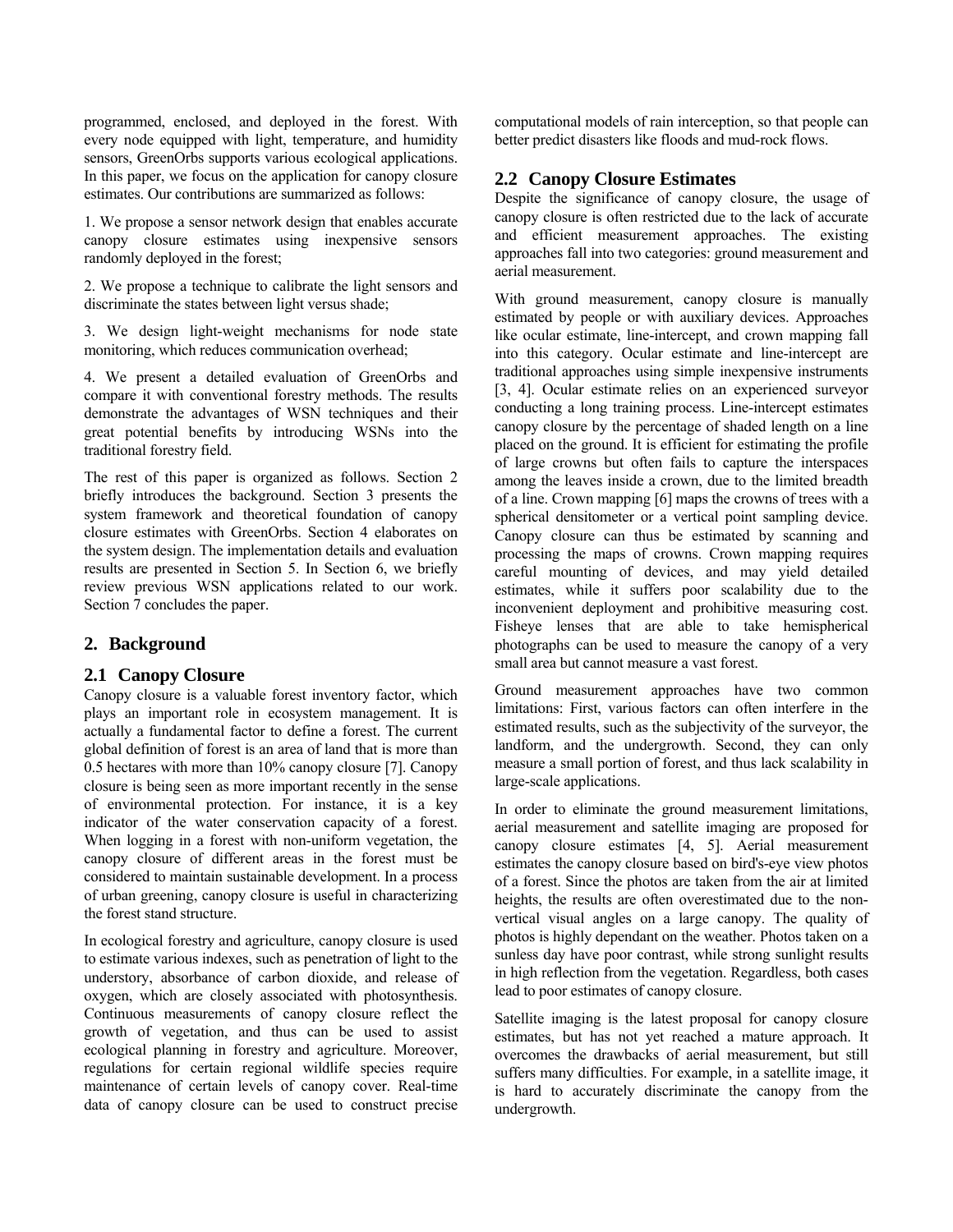

**Figure 2. Work flow of GreenOrbs includes four main phases: training, deployment, operation, and data translation**

The accuracies of aerial measurement and satellite imaging are further affected by the artificially constructed computation models. The resulting estimates usually have large variations.

# **3. System Framework**

#### **3.1 GreenOrbs Overview**

We adopt the TelosB Mote [8] with a MSP430 processor and CC2420 transceiver. A photodiode (Hamamatsu S1087 series [9]) on the mote perceives the illuminance. Each mote is equipped with two 2200 mAh batteries. A number of sensors are randomly deployed in the forest to measure the illuminance and then examine whether they are in the light or shade. The sensors and a sink node deployed near the border of a forest form a WSN. Through appropriate samplings, the percentage of sensors in the shade can accurately reflect the value of canopy closure.

Figure 2 illustrates the entire work flow of GreenOrbs. Prior to the deployment, a training process (Section 4.1) is conducted on all the sensor nodes to analyze the correlations among their readings and obtain a linear discrimination model to discriminate their states. The enclosed sensor nodes are then installed into the forest. During the daily operations (Section 4.2), a node keeps monitoring its own state after determining its initial state, according to the guidelines from training. Whenever the node state changes, it will inform the sink of the change. By filtering the environmental noise, the sink translates the collected data into estimates of canopy closure (Section 4.3).

#### **3.2 Theoretical Foundation**

Canopy closure estimates with GreenOrbs are based on the Monte Carlo Theory [10]. Throughout this paper, the real canopy closure is denoted by *R*. Suppose a number of sensors  $V(n)$  with size  $|V(n)|=n$  are *randomly* deployed at sampled locations, we partition the sensors into two sets  $V_{light}$ and  $V_{\text{shade}}$ , where  $V_{\text{light}} \cup V_{\text{shade}} = V$  and  $V_{\text{light}} \cap V_{\text{shade}} = \Phi$ . Abusing notations, we use *V* instead of *V* (*n*). Then in practice *R* is estimated as  $R<sub>V</sub>$ , where

$$
R_{V} = V_{\text{shade}} \mid / \mid V \mid
$$

In this section, we disclose the relationship between the accuracy of  $R_V$  and the number of randomly sampled sensors *n*. These will serve as the guideline in parameter selections in our experiments and deployments.

First, we give the following well known lemma which is useful in our further proof:

**Lemma 1** (Binomial Distribution): Consider *n* independent variables *Xi*,

$$
X_i \in \{0, 1\}, p = \Pr(X_i = 1), X = \sum_{i=1}^{n} X_i
$$
, then  
 
$$
\Pr(X > \varepsilon) < \frac{\varepsilon(1 - p)}{(\varepsilon - n \cdot p)^2}
$$
 when  $\varepsilon > n \cdot p$   
 
$$
\Pr(X \le \varepsilon) \le \frac{(n - \varepsilon)p}{(n \cdot p - \varepsilon)^2}
$$
 when  $0 < \varepsilon \le n \cdot p$ 

The following theorem discloses the relationship between the accuracy of  $R_V$  and the number of sensors *n*. Specifically, we use the ratio between  $R_V$  and R as a metric to measure how accurate  $R_V$  is.

**Theorem 2**: Under the above system settings,

$$
\Pr(c_1 < \frac{R_v}{R} \le c_2) \ge 1 - (\theta_1 + \theta_2) \cdot \frac{1}{n}
$$

where  $0 \leq c_1 \leq 1$  and  $c_2 > 1$  are some constant and

$$
\theta_1 = \frac{c_1(1-R)}{(c_1-1)^2 R}, \theta_2 = \frac{1-c_2R}{(1-c_2)^2 R}.
$$

**Proof**: According to the property of Lemma 1, *X* is a binomially distributed random variable, *n* is number of trials, and *p* is success probability. In our specific case,  $X = |V_{shade}|$ is the number of sensors in the shade, *n* is total number of randomly deployed nodes, and *p* is the probability of a node being in the shade. Note that  $p = R$ , according to the definition of canopy closure, it follows that,

$$
Pr(|V_{\text{shade}}| > c_2 R \cdot n) > \frac{c_2 R \cdot n(1 - R)}{(Rn - c_2 Rn)^2} \quad when \quad c_2 > 1,
$$

$$
\Pr(|V_{\text{shade}}| \leq c_1 R \cdot n) \geq \frac{c_1 R \cdot n(1 - R)}{(Rn - c_1 R n)^2} \quad when \quad 0 < c_1 \leq 1.
$$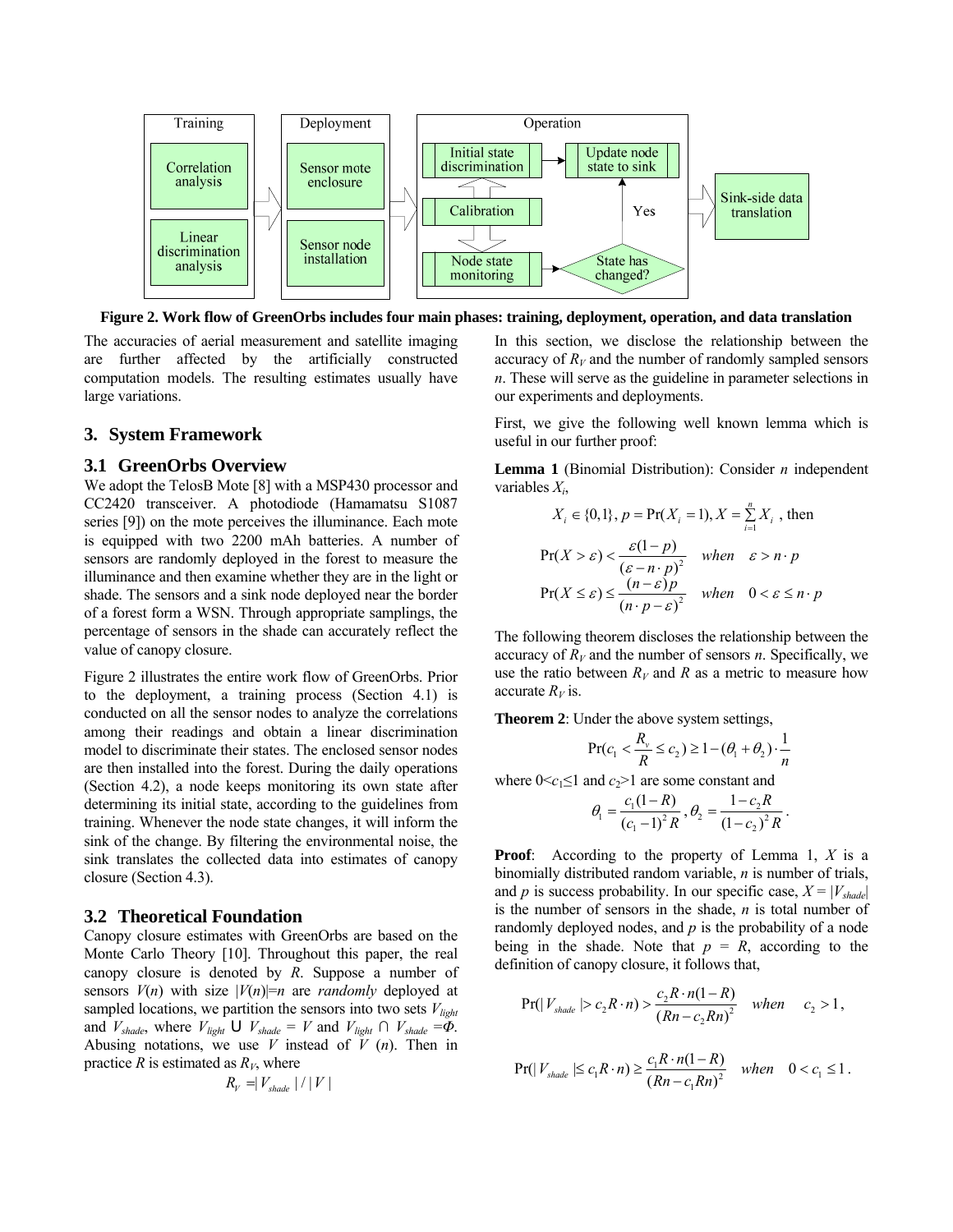

**Figure 3. Simultaneous readings of 21 sensors that are placed under different illuminance in the forest** 

$$
\Pr(|V_{\text{shade}}| \le c_1 R \cdot n) = \Pr(R_V \le c_1 R),
$$
  
 
$$
\Pr(|V_{\text{shade}}| > c_2 R \cdot n) = \Pr(R_V > c_2 R).
$$

Then together with the property of union probability, we immediately get

$$
\Pr(c_1 < \frac{R_v}{R} \le c_2) \ge 1 - (\theta_1 + \theta_2) \cdot \frac{1}{n}
$$
\nwhere  $\theta_1 = \frac{1 - c_1 R}{(c_1 - 1)^2 R}$ ,  $\theta_2 = \frac{c_2 (1 - R)}{(1 - c_2)^2 R}$ .

Theorem 2 represents the ideal case when every sensor can be placed into its corresponding subset (either  $V_{light}$  or  $V_{shade}$ ) correctly. Such an assumption, however, does not always hold in practice, due to the uncertainties in sensor readings and environmental dynamics (e.g. the sunlight). This is one of the major challenges we address in the following subsections. Nevertheless, Theorem 2 is useful to estimate the best attainable result with *n* sampled sensors.

## **4. Design**

The following key issues need to be addressed in the design of GreenOrbs. First, the sensors in GreenOrbs have diverse instrumental errors in their readings. We need to devise an effective calibration method and a model which best separates the sensors into two subsets,  $V_{\text{light}}$  and  $V_{\text{shade}}$ . Second, considering the energy constraints on the nodes, we need an energy-efficient mechanism for state monitoring and data collection. Third, considering the varying solar altitude, a universal model is required to translate the measured percentage of sensors in the shade into an estimated canopy closure. The design of GreenOrbs mainly consists of three components: pre-deployment training, online data processing, and sink-side data translation.

#### **4.1 Pre-deployment Training**

The training process yields the guidelines of online sensory data processing, namely calibration and node state discrimination.



**Figure 4. Simultaneous readings of five sensors that are placed under the same illuminance** 

Accordingly, the training process is divided into two phases, correlation analysis and linear discrimination analysis.

#### *4.1.1 Correlation Analysis*

Sensor readings are intrinsically error-prone. Due to the diverse instrumental errors, the raw sensor readings without calibration often result in incorrect measurements. We conduct an observational experiment to disclose the importance of calibration. We first place 21 sensors at different locations (some in the light and the others in the shade) when the environmental illuminance is 114.75Klux. Here environmental illuminance is defined as the illuminance at a location without any shade, denoting the maximum illuminance in the environment. Figure 3 shows the perceived illuminance of the sensors. The maximum difference between any two readings is 8.41KLux.

We then place the 21 sensors under exactly the same illuminance and let them sense the illuminance once every second. Note that the illuminance varies with time. The readings of five typical sensors are plotted in Figure 4. Surprisingly, the maximum difference between two sensor readings is around 6KLux. We take more rounds of the experiments and obtain similar results, indicating that the instrumental errors of sensor readings cannot be overlooked. Unless the sensor readings are appropriately calibrated, we cannot correctly estimate canopy closure.

Figure 4 indicates another fact that the instrumental errors on each individual sensor are consistent over time. Thus an intuitive guess comes into our mind: *Are the readings of sensors linearly correlated with each other? Yes*. To validate this answer, we take a randomly selected sensor in the above experiment as the reference and analyze the correlation between the reference and any other node.

There are a total of 21 sensors in the experiment, denoted by *S*0, *S*1, *S*2, ..., and *S*20. Let *n* denote the total number of readings a sensor produces. *k* (1≤*k*≤*n*) denotes the counter of sensor reading.  $N_k$  denotes the reading of the reference sensor  $S_0$  while  $M_{ik}$  ( $i=1, 2, ..., 20$ ) denotes the reading of  $S_i$ . The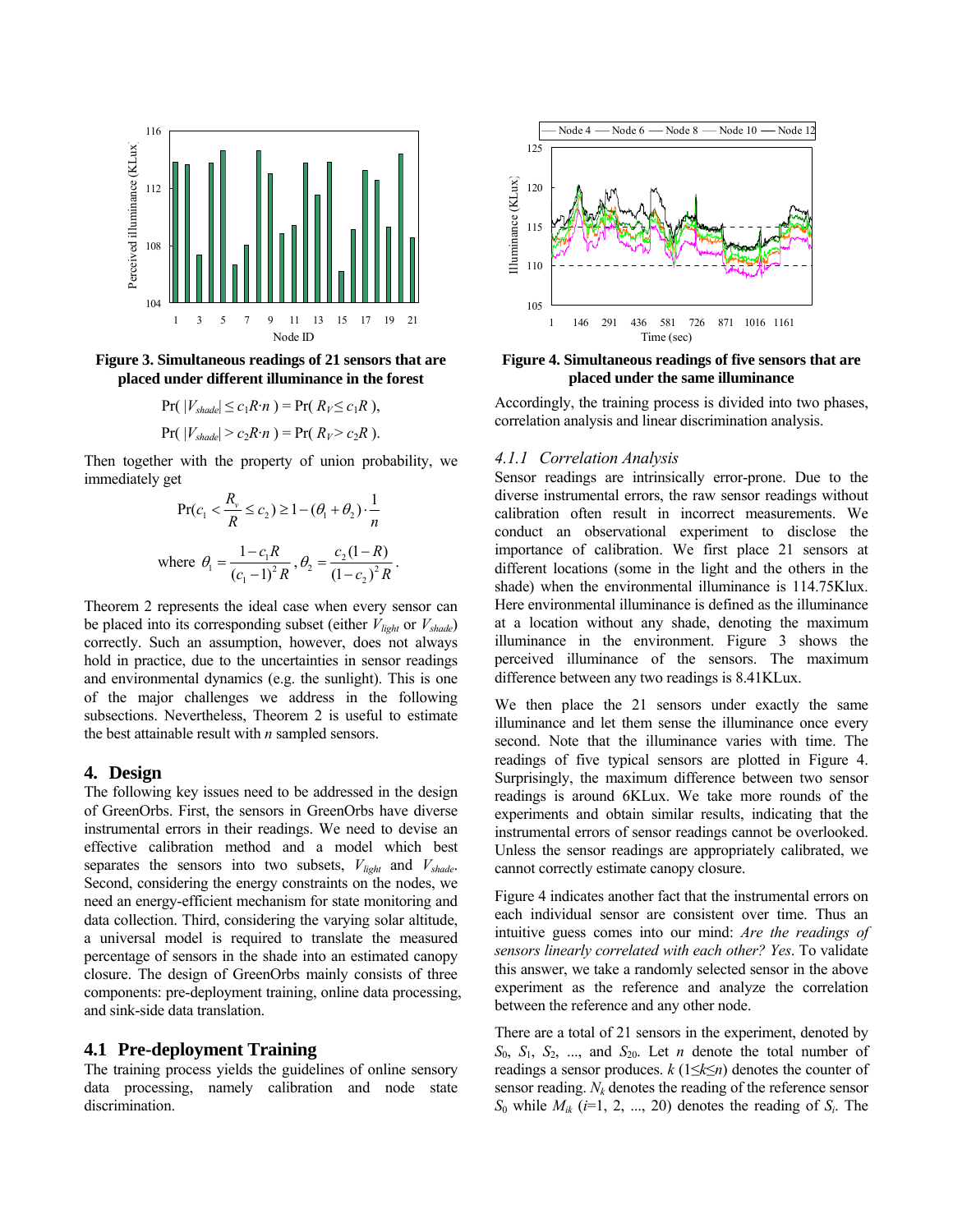Pearson product-moment correlation coefficients [11] between  $S_0$  and  $S_i$  are calculated using Equation (1).

$$
r_{i} = \frac{n \sum_{k=1}^{n} M_{ik} N_{k} - \sum_{k=1}^{n} M_{ik} \sum_{k=1}^{n} N_{k}}{\sqrt{n \sum_{k=1}^{n} M_{ik}^{2} - (\sum_{k=1}^{n} M_{ik})^{2}} \sqrt{n \sum_{k=1}^{n} N_{k}^{2} - (\sum_{k=1}^{n} N_{k})^{2}}}
$$
(1)

The calculation results are shown in the second column of Table 1, which validate that the sensor readings are almost linearly correlated. Taking  $S_0$  as the reference, we can thus calibrate the readings of all the other sensors through linear transformations. Let  $M'_{ik}$  denote the calibrated reading of  $S_i$ . The linear transformation from  $M_{ik}$  to  $M'_{ik}$  is

$$
M'_{ik} = a_i M_{ik} + b_i
$$

called *calibration formula*, where  $a_i$  and  $b_i$  are the calibration coefficients for *Si*. To minimize the instrumental error differences between  $S_0$  and  $S_i$ ,  $a_i$  and  $b_i$  need to satisfy the following conditions. First, the expectation of  $M'_{ik}$  equals that of  $N_k$ .

$$
\frac{1}{n}\sum_{k=1}^{n}(a_{i}M_{ik}+b_{i})=\frac{1}{n}\sum_{k=1}^{n}N_{k}
$$
 (2)

Second,  $a_i$  and  $b_i$  minimize the deviation of  $M'_{ik}$  to  $N_k$ .

$$
(a_i, b_i) = \arg\min \sum_{k=1}^{n} ((a_i M_{ik} + b_i) - N_k)^2
$$
 (3)

**Table 1: The correlation coefficients between**  $S_0$  **and**  $S_i$ **and calibration coefficients of Si** 

| Node ID(i)         | $r_i$  | $a_i$             | $b_i$ (KLux)       |
|--------------------|--------|-------------------|--------------------|
|                    | 0.9645 | 1.09              | $-7.76$            |
| 2                  | 0.9512 | 1.10              | $-12.93$           |
| $\frac{3}{4}$      | 0.9525 | 1.22              | $-25.62$           |
|                    | 0.9543 | 1.19              | $-21.98$           |
| 5                  | 0.9329 | 1.21              | $-22.83$           |
| 6                  | 0.9421 | 0.99              | 0.67               |
| 7                  | 0.9412 | 1.03              | $-2.60$            |
| 8                  | 0.9585 | 0.88              | $14.\overline{23}$ |
| 9                  | 0.9478 | 0.94              | 7.14               |
| $\overline{10}$    | 0.9666 | 1.07              | $-5.50$            |
| $\overline{11}$    | 0.9635 | 1.12              | $-14.36$           |
| $\overline{12}$    | 0.9637 | $1.\overline{01}$ | $-2.48$            |
| 13                 | 0.9555 | 1.18              | $-18.41$           |
| 14                 | 0.9555 | $1.\overline{11}$ | $-11.04$           |
| 15                 | 0.9780 | 1.04              | $-3.77$            |
| 16                 | 0.9498 | 0.91              | 8.68               |
| 17                 | 0.9443 | 0.91              | 10.89              |
| 18                 | 0.9363 | 1.22              | $-22.04$           |
| 19                 | 0.9283 | 0.98              | 2.46               |
| 20                 | 0.9700 | 0.95              | 3.94               |
| Average            | 0.9528 | 1.06              | $-6.17$            |
| Standard Deviation | 0.0129 | 0.11              | 12.16              |

Solving Equations (2) and (3) yields the value of  $a_i$  and  $b_i$  as follows.

$$
a_{i} = \frac{\sum_{k=1}^{n} M_{ik} \sum_{k=1}^{n} N_{k} - n \sum_{k=1}^{n} M_{ik} N_{k}}{\left(\sum_{k=1}^{n} M_{ik}\right)^{2} - n \sum_{k=1}^{n} M_{ik}^{2}}, b_{i} = \frac{\sum_{k=1}^{n} N_{k} - a_{i} \sum_{k=1}^{n} M_{ik}}{n}
$$

The last two columns of Table 1 list the calibration coefficients. Through a similar training process, we obtain the calibration formulas of all sensors to be deployed. The training results are omitted here due to the page limit. Section 5.2.1 has more details on the effectiveness of calibration.

#### *4.1.2 Linear Discrimination Analysis*

A sensor cannot determine its status merely based on the perceived illuminance, even it is calibrated. For example, we observe that at one time a sensor in the shade perceived illuminance of 106.3KLux, while at another time a sensor in the light perceived illuminance of only 102KLux. The discriminating point between light and shade actually depends on the environmental illuminance. It requires both the sensor's calibrated reading and the current environmental illuminance to get an accurate determination of the sensor's current state. Hence, in the second phase of the training, we derive a linear discrimination model from a comprehensive training data set. Node states in the set are recorded through manual observations. The corresponding calibrated sensor readings are then collected at the sink. The reference sensor is placed under the sun to perceive the environmental illuminance. As shown in Figure 5, Point (*x*, *y*) denotes a sensor reading of *y* when the environmental illuminance is *x*. Clearly, there exists a separating boundary between  $V_{light}$  and *Vshade*. We use the method of Least Linear Squares to derive the linear discrimination model, denoted by  $Y=d_0+d_1X$ . We have

$$
\phi = \sum (Y_i - d_0 - d_1 X_i)^2
$$



**Figure 5. The linear discrimination model**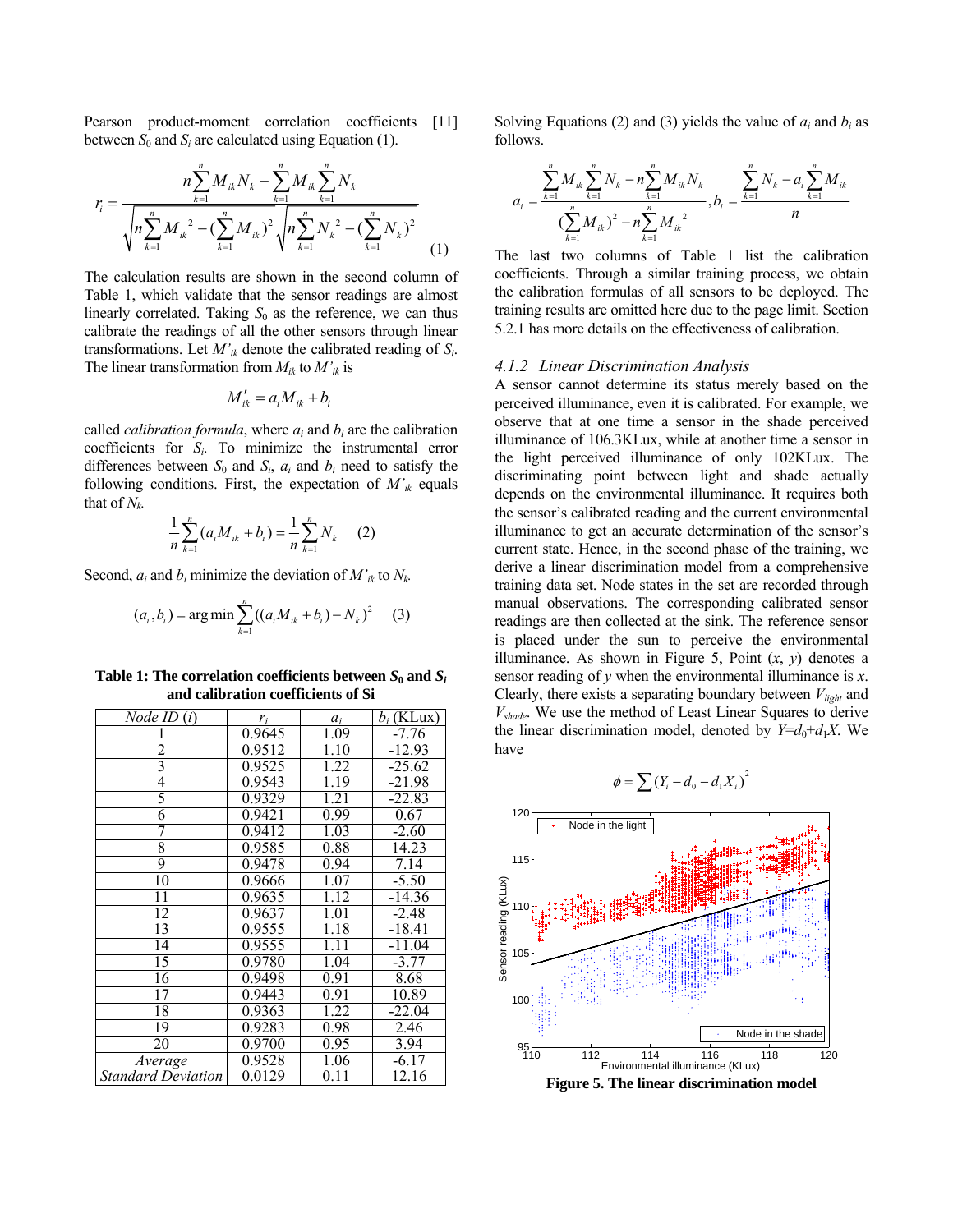$$
\frac{\partial \phi}{\partial d_0} = -2\sum (Y_i - d_0 - d_1 X_i) = 0 \quad (4)
$$

$$
\frac{\partial \phi}{\partial d_1} = -2\sum (Y_i - d_0 - d_1 X_i) X_i = 0 \quad (5)
$$

Solving Equations (4) and (5) with the training data set, we get  $d_0$ =17.45,  $d_1$ =0.81. Using this model, a node is able to exactly determine its current state under any environmental illuminance.

Note that as shown in Figure 5, the discrimination model produces a very small portion of false judgments when the environmental illuminance is over 115KLux. We have more discussions on this problem in Section 4.2.3.

#### **4.2 Online Data Processing**

The calibration formulas and the linear discrimination model are loaded into all the nodes before deployment. Since the nodes all perceive nearly zero illuminance at night, canopy closure estimates are conducted only in the daytime. Every day sensors start operation at 8:30 a.m. and switch off at 15:30 (we explain in Section 4.3 why we set such a measurement period).

Whenever in operation, the raw readings are calibrated once they are perceived. Without special declaration, the sensor readings refer to the calibrated ones.

#### *4.2.1 Initial State Determination*

The initial node states are determined based on the linear discrimination model. As soon as GreenOrbs starts in operation, nodes exchange their initial readings through *gossip* [12]. Every node forwards the highest reading it obtains (either its own reading or a reading from the others). The gossip process converges in  $O(d)$  time where *d* is the network diameter.

At the end of gossip, all the nodes possess an identical highest reading, which denotes the current environmental illuminance, denoted by  $X_0$ . According to the discrimination model, the value separating  $V_{light}$  and  $V_{shade}$  is calculated by  $Y_0=d_0+d_1X_0$ . Let  $y_{i0}$  denote the initial reading of Node  $V_i$ . Its initial state is determined as follows: If  $y_{i0}$   $\ge$   $Y_0$ ,  $V_i$  is in the light. Otherwise,  $V_i$  is in the shade.

#### *4.2.2 Node State Monitoring and Collection*

The sensing frequency of nodes in GreenOrbs is set at once per minute. Considering the degree of dynamics in the forest, such a sensing frequency is sufficient to capture all possible changes in the environment at relatively low cost.

A straightforward but inefficient method (called *naive* method) to monitor the node state is to let each node periodically send every reading directly to the sink. Such a method obviously incurs a huge amount of network traffic. Besides, considering the multi-hop transmission in a large WSN, concurrent data collection from all the nodes will

probably cause congestion over bandwidth-constrained wireless links, which will lead to frequent packet loss and extra retransmission cost [13].

A possible minor improvement is to execute distributed state monitoring (called *gossip-based* method), as we do in the initial state discrimination. Nevertheless, it requires a gossip process in the whole network to propagate the environmental illuminance in each period and still incurs considerable network traffic.

GreenOrbs realizes a light-weight mechanism for node state monitoring and data collection, which overcomes all the above drawbacks. During the whole measurement period after the initial state discrimination, a node updates its state to the sink node only when it detects a state transition from light to shade, or vice versa. We have observed that the course of a state transition lasts at least five minutes. Hence we set the periodical interval of state monitoring as five minutes. At the end of every interval, a node calculates the average of the latest five readings. Let *I* and *I'* denote the current average and the average of the previous interval, respectively. The varying rate of readings is calculated by *Vrate*=(*I*−*I'*)/5. The unit is KLux/min.

Note that the varying rate of sensor readings is not directly associated with the node state. A large variation in the perceived illuminance does not necessarily imply a state transition; however, a state transition always corresponds to a large variation in the perceived illuminance on a node. The ultimate goal of our algorithm is to identify the large variations of sensor readings which indeed cause state transitions.

If the variation is caused by the swaying of leaves, the phenomenon is usually transitory so the node state stays unchanged over a relatively long period. One can filter such noises by averaging the latest sensor readings. That's why we set the interval of state monitoring at five minutes. If the variation is caused by reflection or refraction (the change in direction of light when it irradiates or passes through the vegetation), it is really a problem that our current design cannot solve. We leave it for future work.

Great variations in environmental illuminance (i.e. the sunlight) also cause large variations in the perceived illuminance on a sensor node. For example, a floating cloud sometimes blocks out the sunshine. In this case, the perceived illuminance on the nodes greatly varies, but actually the node states stay unchanged.

The real cause of node state transitions is the change of the solar altitude. In this case, only a small portion of the nodes, namely the nodes lying near the boundary of the light and shaded areas, change their states. In this case, we would expect the *Vrate* of such a node to differ significantly from the average *Vrate* of its neighbors. This is the key idea behind our algorithm, shown in Figure 6.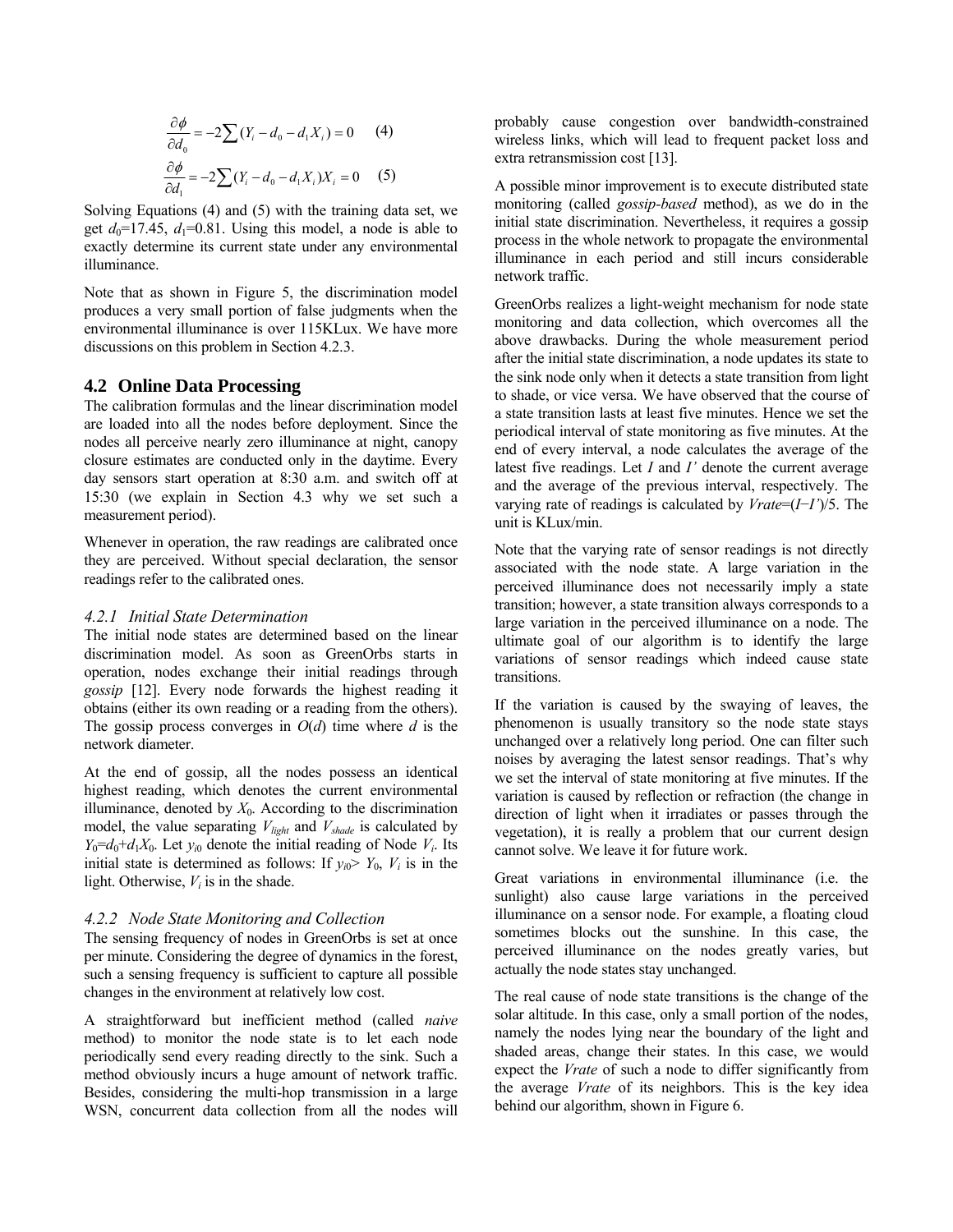```
/* Node.Neighbors: the neighboring node set of Node; 
Node.Vrate: the varying rate of Node's reading; 
Node.State: the current node state, denoted by 0 or 1; 
Node.Interval: the interval of state monitoring; 
S1, S2:the two predefined thresholds. */
```
## **void** *Monitoring*()

{

}

}

```
// Calculate the varying rate in the last interval. 
  Node.Vrate=CalculateVrate(interval); 
  // Detect a possible state transition from 0 to 1. 
  if (Node.Vrate>S<sub>1</sub> && Node.State==0)
  { 
     AverageVrate= GetVrate(Node.Neighbors); 
     // Compare local Vrate with that of neighbors 
     if (Node.Vrate−AverageVrate>S2) Node.State=1; 
     UpdateState(); //Update the latest state to the sink 
  } 
  // Detect a possible state transition from 1 to 0. 
  else if (Node.Vrate<−S1 && Node.State==1)
  { 
     AverageVrate= GetVrate(Node.Neighbors); 
     if (Node.Vrate−AverageVrate<−S2) Node.State=0; 
     UpdateState(); 
  } 
// Calculate average Vrate in nodeset
int GetVrate(nodeset) 
{ 
  int rate=0;
  for (every node v in nodeset) 
  {Request v.Vrate from node v; rate=rate+v.Vrate;}
  rate=rate/|nodeset|; //|nodeset| is nodeset's cardinality 
  return rate;
```
## **Figure 6. The pseudo code of node state monitoring**

Figure 6 shows the pseudo code of node state monitoring. We define two thresholds for the detection of state transitions, namely  $S_1$ =6KLux/min and  $S_2$ =5KLux/min. The thresholds are obtained from practical observations on node state transitions. If *Vrate* exceeds  $S_1$ , it means the readings vary greatly and triggers the node to check whether the state has changed. Through one-hop communications, the node compares its *Vrate* with the *AverageVrate* of its neighbors. If their difference exceeds  $S_2$ , it indicates that the node state has changed. Otherwise, the node state remains unchanged and probably the environmental illuminance has varied greatly.

# *4.2.3 Discussion*

Here we have a brief discussion on the effectiveness of the mechanism for node state monitoring.

| 9:00 a.m. | $10:00$ a.m. | $11:00$ a.m. | 12:00 a.m. |
|-----------|--------------|--------------|------------|
|           |              |              |            |
|           |              |              |            |
|           |              |              |            |

**Figure 7. Tree shadows with varying solar altitude** 

First, except for the daily starting phase, node state monitoring is based solely on local information and the data from its one-hop neighbors. Compared to the naive and gossip-based methods, it saves a large amount of energy cost.

Second, according to the observation, the daily frequency of node state transitions is 2.25 times on average, of which we have more details in Section 5.2.3. A daily measurement period includes  $7\times60/5=84$  intervals of state monitoring. Assuming that node transitions are uniformly distributed over the course of a day, then on average less than 3% of the nodes change their state at every interval. Hence the concurrency of data transmissions is significantly reduced and the data collection process becomes essentially asynchronous. Consequently, GreenOrbs avoids congestion over the links and further enhances the energy efficiency.

Third, as we mention in Section 4.1.2, the linear discrimination model produces a very small portion of false judgments when the environmental illuminance is over 115KLux. In GreenOrbs, however, this model is used only for initial state discrimination. Another fact is the environmental illuminance in the early morning is never over 110KLux. Therefore, those false judgments are avoided.

# **4.3 Sink-side Data Translation**

Canopy closure is calculated using the collected states of all the nodes. Recall that canopy closure is defined as the percentage of ground area "vertically" shaded by overhead foliage. Here we define the solar altitude, denoted by *α* (0≤*α*≤90°), as the angle between the direction of sunlight and the horizontal plane. Note that  $\alpha$  is a time-varying parameter. Observed in our deployment area,  $\alpha$  is usually less than 83 $\degree$ and varies with the seasons and the time of a day. Hence, the calculated percentage of sensors in the shade cannot be directly regarded as canopy closure of the forest. Calculated results at different times cannot be merged, either. We introduce a translation model, with which the measured percentage of sensors in the shade  $(R_V)$  is translated into an estimate of canopy closure *R*. We further define  $S_p$  as the area of the crown's vertical projection on the ground, and *S<sup>α</sup>* as the area of the shade when the solar altitude is *α*.

$$
R = R_V \times \frac{S_p}{S_\alpha} \quad (6)
$$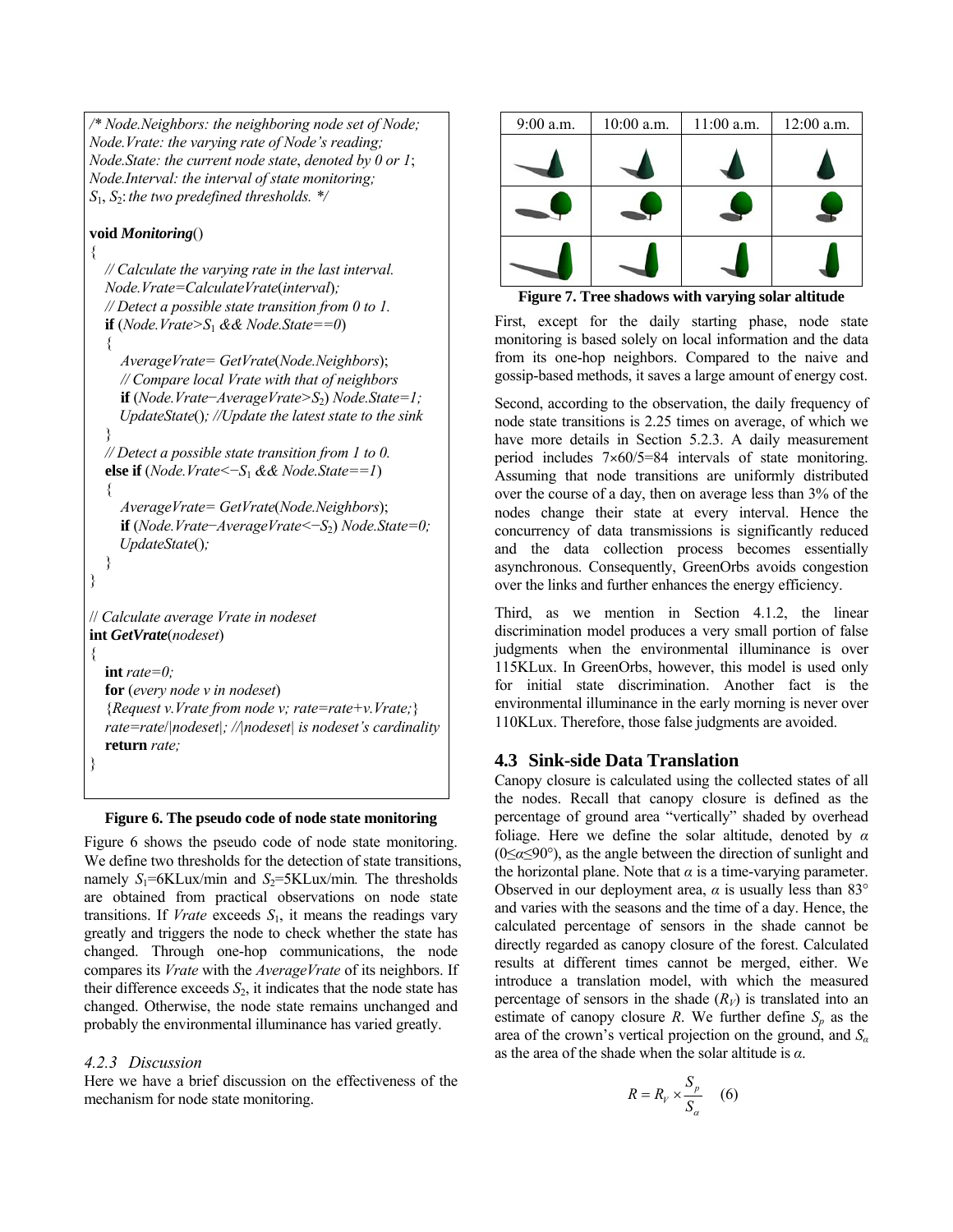

**Figure 8. Vertical and non-vertical shades of a conic crown** 



**Figure 9. The case of non-overlapping tree shadows**

Here we need to compute  $S_p/S_a$ . As conventionally assumed in forestry [14], the crown of a tree can be modeled as a certain stereo shape, depending on the tree species. Figure 7 depicts the shadows of different trees at different times of a day, which indicates that given the tree species and the solar altitude, the tree shade is uniquely determined. Although this is an approximate model for trees, we show through the performance evaluation that estimates based on this modeling indeed have satisfactory accuracies.

Without loss of generality, we use the conic crown as an example. Figure 8 illustrates a conic crown, its vertical projection, and its shade when the solar altitude is *α*. We have  $S_p = \pi r^2$  and

$$
\begin{cases}\nS_{\alpha} = r^2 (\pi - \arccos \frac{r \tan \alpha}{h}) + \frac{r^2}{\tan(\arccos \frac{r \tan \alpha}{h})}, \\
when \quad 0 < \alpha < \frac{\pi}{2} - \arctan \frac{r}{h} \\
S_{\alpha} = \pi r^2, when \quad \frac{\pi}{2} - \arctan \frac{r}{h} \le \alpha \le \frac{\pi}{2}\n\end{cases}
$$

The tree species and the solar altitude at a given time of day are relatively static information about a forest. The sink node stores such information as offline data. By substituting the above results into Equation (6), the sink node translates the measured  $R_V$  into an estimate of canopy closure *R*. Actually  $S_p/S_a$  is computable given the tree species and slope of the ground [15]. We assume horizontal ground here for ease of discussion.

Note that in theory, tree shadows possibly overlap each other. Here we briefly discuss this issue. Figure 9 plots two neighboring trees, where *d* is the distance between two



**Figure 10. The enclosure of mote and the deployment area** 

neighboring trees, *h* is the height of the trees, *h'* is the height of the crown, and *r* is the radius of the crown. Then the necessary condition for non-overlapping tree shadows is

 $d - r + (h - h') \cot \alpha \geq h \cot \alpha$ , that is

$$
\alpha \ge \arctan \frac{h'}{d-r} \quad (7)
$$

Note that we assume the two trees are the same shape and size, which is the case in a normal forest. We use such an assumption just to deduce the necessary condition, for example in our deployment, *d*≈4m, *r*≈1.6m, *h'*≈2.8m. According to (7),  $\alpha \geq 49.3^{\circ}$ . This condition is basically satisfied from 8:30 a.m. till 15:30 everyday in the summer. Thus we set this period as the daily measurement period. Using a similar method, we may also deduct the measurement period for any given type of forest.

# **5. Performance Evaluation**

## **5.1 Implementation**

**Enclosure**. As GreenOrbs is deployed for long-term monitoring in the forest without human supervision, the sensor nodes must be firmly protected to resist possible inclement weather and physical destruction (e.g. knocks from wild animals). Otherwise, the system would suffer frequent unexpected loss of sensor nodes and thus break down in a very short space of time. We devise a firm weatherproof enclosure of the sensor node as shown in Figure 10(a). The sensor mote is enclosed by a plastic box with a transparent upper face so that the enclosure has little influence on the illuminance perceived by the sensor. The pre-deployment training process is conducted on the enclosed sensors, too.

There are holes on the side facets of the box. Recall that GreenOrbs supports many other ecological applications which require temperature and humidity data as well. Those holes let air circulate smoothly in and out, so that the temperature and humidity perceived by the sensor are same as those in the outside environment. The enclosed node is then mounted on a bracket and installed into the forest, as shown in Figure 10(a).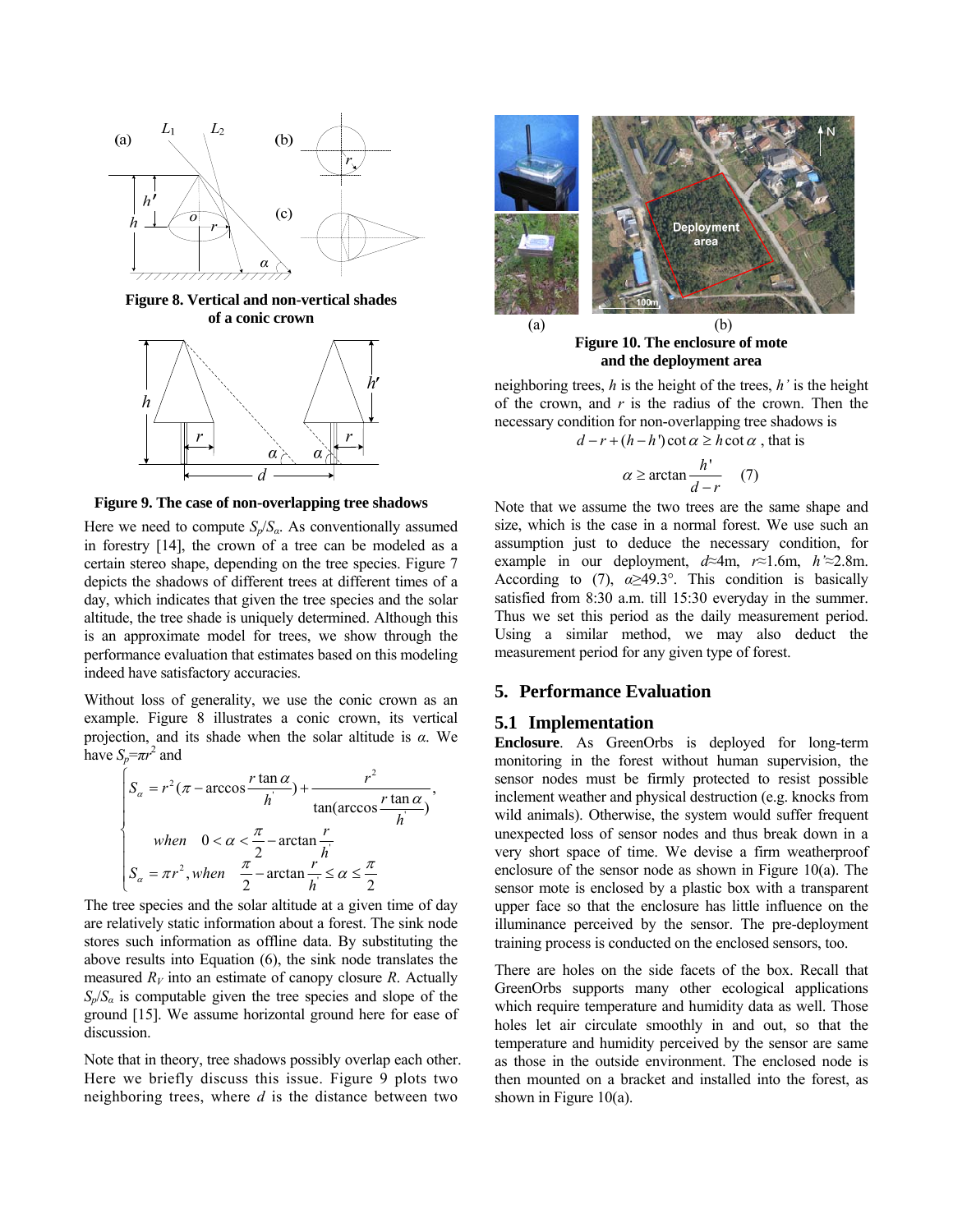

**Figure 11. Calibrated readings of 5 nodes under the same illuminance** 



**Figure 12. Standard deviations of sensor readings before and after calibration**

0 0.05 0.1 0.15 0.2 012345 Times of state transitions per day Probability dentsity

**Figure 13. Daily frequency of node state transitions** 

**Table 2. Confusion matrix of initial state discrimination** 

|                |          | Real state |          |
|----------------|----------|------------|----------|
|                |          | In light   | In shade |
| Result of      | In light | 0.998      | 0.041    |
| discrimination | In shade | 0.002      | 0.959    |

**Software.** The sensor program is developed based on TinyOS 2.1. The HamamatsuS1087ParC component provides the illuminance readings, while the SensirionSht11C component provides the temperature and humidity readings. The VoltageC component is used to read data from the MCU-internal voltage sensor. The LowPowerListening interface is used to enable low power listening on duty-cycled nodes. The CollectionC component is used to support a multi-hop data collection with collection tree protocol [27].

Other than collecting the data for canopy closure estimates, we also let the nodes report their networking status, such as one-hop neighbors, link quality, and the routing path of each data packet.

**Deployments**. Figure 10(b) shows the satellite imagery of the deployment area on the campus of Zhejiang Forestry University, Hangzhou, China (30º15'28"N, 119º43'45"E), which is about  $20,000$  m<sup>2</sup>. We have carried out multiple rounds of deployments for the GreenOrbs prototype. The first deployment included 50 nodes, which commenced in July 2008, and lasted for a month. The CC2420 DEF RFPOWER was set at 31 and the diameter of the resulting network was 6 hops. The second deployment started in early March 2009 and initially included 120 nodes. The CC2420 DEF RFPOWER was set at 28 and the diameter of the resulting network was 10 hops.

The deployment area belongs to the north subtropical monsoon climate, where the annual average temperature is  $15.3 \sim 15.9$ <sup>o</sup>C and the annual average precipitation is 1286~1424mm.

## **5.2 Effectiveness of Design**

This section evaluates the effectiveness of the design including calibration, initial state discrimination, and node state monitoring.

#### *5.2.1 Calibration*

Figure 11 shows the calibrated readings of five typical sensors, corresponding to Figure 4. After calibration, the five sensor readings stay nearly consistent under various environmental illuminances. For further comparison, we calculate the standard deviations (STD) of all sensor readings under the same illuminance. These data are collected in the training process. Figure 12 plots the cumulative distributions of STD before and after calibration. We can see that the variations among sensor readings are significantly reduced through calibration. As a fundamental element in our design, calibration guarantees that different sensors, although having diverse instrumental errors, produce almost the same readings as long as they are under the same illuminance.

## *5.2.2 Accuracy of Initial State Discrimination*

0.25

Probability dentsity

Every morning, we organized a group of surveyors to manually annotate the initial states (i.e. in the light or in the shade) of each sensor for 20 consecutive days. Altogether 1000 node states were recorded. They are regarded as the real initial sensor states and compared with the results of initial state discrimination collected at the sink node. Table 2 is the corresponding confusion matrix. The accuracy of initial state discrimination is very high. The slightly higher false rate in judging the sensors in the shade was caused by the reflection and refraction from the surroundings. While they are an infrequent phenomenon, we will address them in our future work.

#### *5.2.3 Node State Monitoring*

Figure 13 illustrates the daily frequency of node state transitions in GreenOrbs. The average frequency is 2.25 times per day, which indicates that state transitions are quite infrequent in nature. As a consequence, a large portion of the energy costs can be saved if a node only updates its state to the sink node when a state transition happens. Based on the above observation, we conduct trace-driven simulations with 100 nodes to evaluate the communication cost (measured by the average number of daily radio messages) on a node using different state monitoring methods, namely the naive method, the gossip-based method, and GreenOrbs' light-weight method.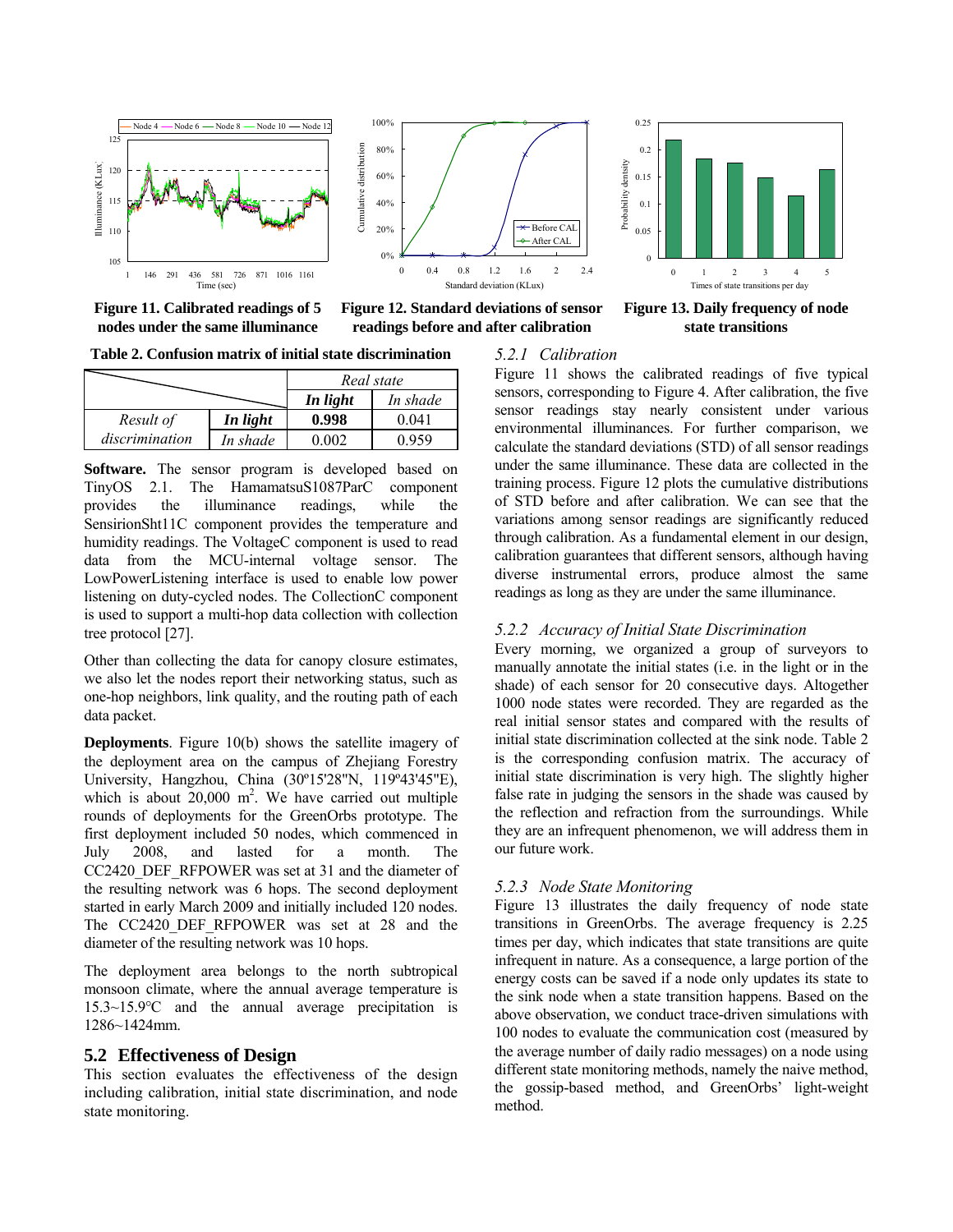| <i>Method</i>    | <i>Initial</i> state | <i>State</i> | Total |
|------------------|----------------------|--------------|-------|
|                  | discrimination       | updates      |       |
| Naive            |                      | 289.2        | 289 2 |
| Gossip-based     |                      | 266.8        | 266.8 |
| <i>GreenOrbs</i> |                      |              |       |

**Table 3. Communication cost of state monitoring, measured by the average number of daily radio messages** 

| Day                           |      |       |       | $R_V$ |       |       |       |
|-------------------------------|------|-------|-------|-------|-------|-------|-------|
|                               | 9:00 | 10:00 | 11:00 | 12:00 | 13:00 | 14:00 | 15:00 |
| 1                             | 0.49 | 0.47  | 0.41  | 0.41  | 0.45  | 0.46  | 0.48  |
| $\overline{2}$                | 0.50 | 0.46  | 0.44  | 0.43  | 0.42  | 0.45  | 0.46  |
| $\mathfrak{Z}$                | 0.51 | 0.45  | 0.48  | 0.44  | 0.41  | 0.46  | 0.48  |
| $\ensuremath{\mathnormal{4}}$ | 0.50 | 0.47  | 0.41  | 0.44  | 0.43  | 0.42  | 0.46  |
| 5                             | 0.54 | 0.49  | 0.47  | 0.45  | 0.45  | 0.50  | 0.52  |
| 6                             | 0.52 | 0.46  | 0.46  | 0.42  | 0.45  | 0.48  | 0.44  |
| 7                             | 0.45 | 0.44  | 0.43  | 0.39  | 0.44  | 0.44  | 0.48  |
| 8                             | 0.49 | 0.42  | 0.38  | 0.41  | 0.41  | 0.41  | 0.47  |
| 9                             | 0.47 | 0.44  | 0.44  | 0.40  | 0.44  | 0.46  | 0.52  |
| 10                            | 0.51 | 0.44  | 0.41  | 0.45  | 0.44  | 0.44  | 0.48  |
| 11                            | 0.51 | 0.46  | 0.43  | 0.42  | 0.43  | 0.42  | 0.47  |
| 12                            | 0.48 | 0.50  | 0.48  | 0.45  | 0.44  | 0.46  | 0.48  |
| 13                            | 0.52 | 0.41  | 0.46  | 0.42  | 0.44  | 0.45  | 0.48  |
| 14                            | 0.52 | 0.45  | 0.44  | 0.44  | 0.46  | 0.48  | 0.47  |
| 15                            | 0.50 | 0.46  | 0.42  | 0.43  | 0.46  | 0.45  | 0.47  |
| 16                            | 0.50 | 0.42  | 0.43  | 0.40  | 0.44  | 0.48  | 0.50  |
| $S_p/S_a$                     | 0.83 | 0.97  | 1.00  | 1.00  | 1.00  | 0.97  | 0.86  |
| $\boldsymbol{R}$              | 0.41 | 0.44  | 0.44  | 0.43  | 0.44  | 0.44  | 0.41  |
| Overall                       |      |       |       | 0.43  |       |       |       |
| Ground                        |      |       |       | 0.44  |       |       |       |
| Truth                         |      |       |       |       |       |       |       |

**Table 4. Results in the first deployment \***

*Each of the*  $7*16$  *cells*  $(9:00~15:00, Day 1 ~ 200$ *denotes a measured percentage of sensors in the shade. Each cell in the second last row denotes an estimate of canopy closure at the corresponding time of day, with respect to the time-varying translation parameters (S<sub>n</sub>/S<sub>α</sub>). The last row is the average of the data in the second last row, denoting the overall estimate of canopy closure*.

Note that the naive and gossip-based methods do not need initial state discrimination, while state updates involve both the process of detecting state transitions and the process of sending the data to the sink. The simulation results in Table 3 show that GreenOrbs greatly reduces the communication costs by 66.0% and 61.2%, compared to the other approaches respectively.

## **5.3 Estimates of Canopy Closure**

This section presents the evaluation of canopy closure estimates with GreenOrbs and compares it with other conventional approaches. We further evaluate the impact of miscellaneous factors, such as the environmental illuminance, dynamics, and sample size.

| Table 5. Estimated results of distinct canopy closure |  |
|-------------------------------------------------------|--|
|-------------------------------------------------------|--|

|          | Real Canopy | <b>Estimated Canopy Relative</b> |         |
|----------|-------------|----------------------------------|---------|
|          | Closure     | Closure                          | error   |
| Region 1 | 0.368       | 0.353                            | $4.1\%$ |
| Region 2 | 0.512       | 0.506                            | $1.2\%$ |
| Overall  | 0 44        | 0.43                             | 2 2 7%  |



**Figure 14. Canopy closure map of the deployment area** 

# *5.3.1 Overall Results*

Figure 14 shows the canopy closure map of the area where GreenOrbs was first deployed. The map is manually drawn by experienced surveyors. Note that a point in the map has only binary states (in the light or in the shade). The varying color depths represent macroscopic canopy closure in different local areas. In other words, Figure 14 is an intuitive display of canopy distribution and does not represent the ground truth.

The real canopy closure is measured via a manual process: The surveyors identify every tree shade and profile it on the ground (usually on a large piece of white cloth or paper placed on the ground under the tree). By collecting all the cloth (or paper), canopy closure is then given by the ratio of the aggregated area inside the profiles to the total area of the forest. That means the surveyors need to carefully measure the area inside the profile on each piece of cloth (or paper). Obviously, this is a labor-intensive job and can only be used in a relatively small forest to obtain the ground truth.

Table 4 lists the measurement results in 16 consecutive days in the first deployment. Indeed, we observed in July 2008 that the maximum difference among the solar altitudes in 16 days does not exceed 1º. Thus we use an identical solar altitude in calculating canopy closure. We changed the node locations everyday during the 16 days. Everyday the new coordinates of every node were regenerated on a PC. According to the generated data, we went into the forest and moved the nodes to their new locations. To give a clear picture, we only include the statistical data on the seven hours.

According to Equation (6), we calculate the canopy closure at different hours as shown in the second last row. Taking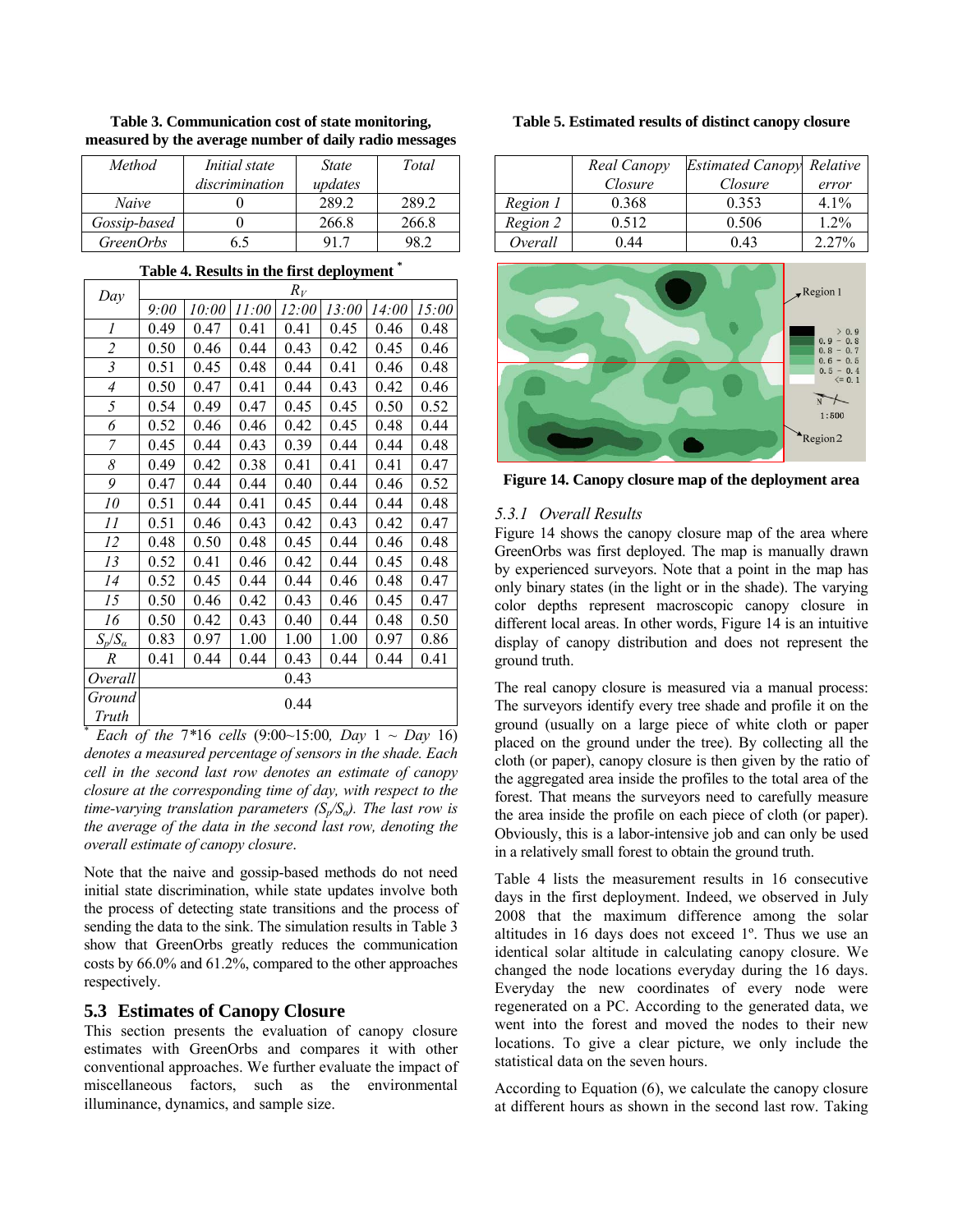

the average, we get the overall estimated canopy closure as 0.43. The real canopy closure is 0.44. Compared to the real canopy closure, the relative error of GreenOrbs' estimate is only 2.27%.

Note that the estimated results at 10:00, 11:00, 12:00, 13:00, and 14:00 are very accurate, while the estimates at 9:00 and 15:00 are a bit smaller. This is due to the partially overlapping shadows of the trees. Recall the necessary condition in Section 4.3, the tree shadows do not overlap when  $\alpha$  >49.3°. On the other hand,  $\alpha$ =45° at 9:00 and 15:00, which leads to slightly overlapping tree shadows in some places. Thus  $S_\alpha$  is overestimated and the estimated results become slightly smaller.

In order to examine the accuracy of GreenOrbs' estimates, we further divide the entire deployment area into two subregions as shown in Figure 14, which apparently have different canopy closures. Table 5 compares the real and estimated canopy closures with GreenOrbs. When the canopy closure gets larger, the estimation accuracy becomes slightly higher too. This is consistent with our theoretical conclusion in Section 3.2.

#### *5.3.2 Comparison*

Now we compare GreenOrbs with the conventional approaches for canopy closure estimates, such as ocular estimates, line-intercept, crown mapping, and satellite imaging. The ocular estimates are carried out by experienced surveyors 10 times. The line-intercept estimates are conducted three times, by placing a line along three different directions on the forest ground. The crown mapping estimate is conduct only once, because of the prohibitive measuring cost. Estimates with digital photography are conducted nine times based on nine different sample areas in the forest. The result of GreenOrbs corresponds to the overall estimate in Table 4.

Figure 15 compares the estimated results of all the above methods to the real canopy closure. The maximum errors of each method are marked as well, if applicable. We can see that GreenOrbs outperforms all the other methods with the best accuracy and the highest consistency. Clearly, crown

mapping has comparable accuracy with GreenOrbs, while it is not scalable in large-scale measurement due to the prohibitive cost.

# *5.3.3 Impact of Environmental Factors*

In this subsection, we evaluate the impact of environmental illuminance on the estimation accuracy. For this purpose, we define the *illumination index* of a day as shown in Table 6. If there are two or more states of weather in a day, the illumination index is calculated as the average of multiple indexes. For example, a cloudy to showery day has an illumination index of 3.

Figure 16 plots the daily estimated results and illumination indexes of 16 consecutive days. Interestingly, we see strong correlation between them. Specifically, GreenOrbs achieves more accurate estimates on sunny days, because the nodes in the shade differ more distinctly from the nodes in the light in stronger sunlight. When a node state transition happens, the perceived illuminance on the sensor also presents a larger varying rate. Consequently, the accuracy of GreenOrbs' state monitoring algorithm is higher, too.

## *5.3.4 Impact of Sample Size*

Now we perform offline analysis based on the collected data to evaluate the impact of sample size on the estimation accuracy. Everyday during the first GreenOrbs deployment, we randomly assigned the node locations, the number of sampled locations (denoted by *N*) represented by the collected data set is much larger than the system size (*n*).

For each sample size, we conduct 105 times the random samplings from the whole collected data set and therefore obtain 105 estimates of canopy closure. Figure 17 shows the

**Table 6. Definition of illumination index of a day** 

| Weather | Illumination index |
|---------|--------------------|
| Fine    |                    |
| Cloudy  | 2                  |
| Showery |                    |
| Rainv   |                    |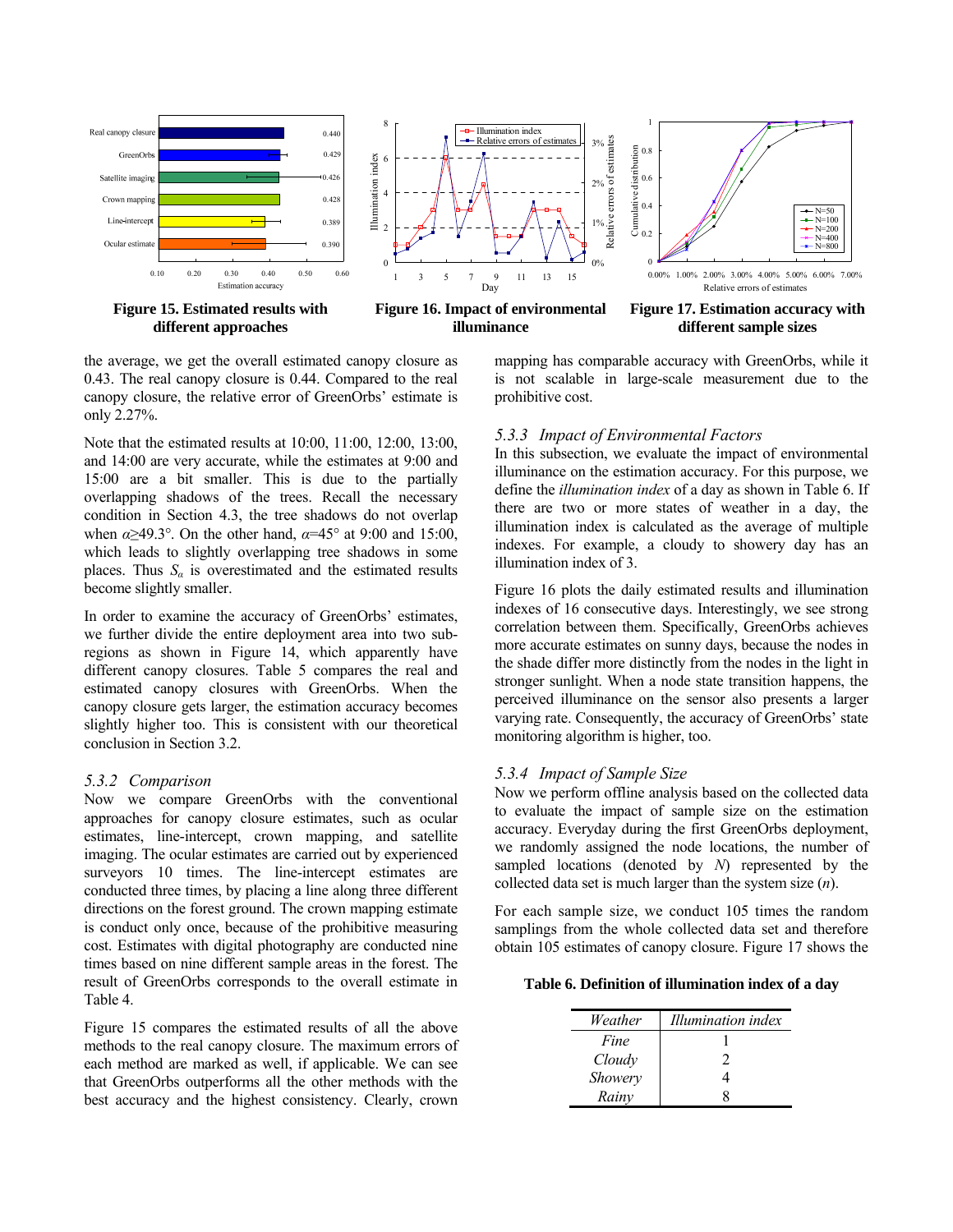

**Figure 18. LQI under varying temperature and humidity** 

cumulative distribution of relative errors. The results demonstrate that GreenOrbs is able to provide satisfactory estimates, even when we use only 50 samples. The average relative error is 4.69% when *N*=50. Meanwhile, the estimation accuracy increases when the sample size is increased. However, the benefit from involving more samples is slight, especially when the sample size exceeds 200. When *N*=200 and *N*=800, the average relative errors are 3.12% and 2.97%, respectively.

Here we give a brief summary of the evaluation results. We have validated the design of GreenOrbs. Specifically, calibration eliminates the diverse instrumental errors among different sensors and the results of the initial state monitoring are very accurate. The light-weight mechanism for state monitoring saves the communication cost. The results clearly demonstrate that GreenOrbs outperforms all the conventional methods. It produces accurate and consistent estimates of canopy closure with various parameter settings, such as different canopy closure, varying solar altitude, different environmental illuminance, and different sample sizes. The impacts of the above factors are also carefully assessed.

## **5.4 Observations on GreenOrbs**

## *5.4.1 Power Consumption*

We have measured the current on each sensor node. The current on a GreenOrbs node is 19.0 mA when the radio power is on, and varies from 13.1~16.2 uA when the radio power is off. In the first deployment of GreenOrbs, we did not adopt any duty cycling mechanism and the batteries ran out in about 100 hours, which was insufficient to support continuous environmental surveillance for months.

In order to prolong the battery lifetime, since the second deployment of GreenOrbs, we have incorporated the built-in software interface of low power listening in TinyOS 2.1 and let the nodes work at 5% duty cycles. Thus we can roughly estimate the daily power consumption on a GreenOrbs node as 23.5 mAh. Given the battery capacity (2200 mAh), the node lifetime should be more than 60 days. This is a conservative estimate, considering that some batteries stop working before it depletes all the power.

The system lifetime can be further prolonged by using more powerful batteries or a solar panel charging solution [16]. Indeed, we are planning to do so in the near future.

# *5.4.2 Environment-sensitive Link Quality*

Since GreenOrbs is deployed in the forest, we are interested to observe the interactions between the system and the environmental factors, such as temperature and humidity. Although researchers have discovered the impact of environmental factors on the wireless link quality, the relationship is a long way from being clearly disclosed.

Here we use the *Link Quality Indicator* (LQI) [8] as a metric to measure the wireless link quality, which is then measured under varying temperatures and humidity during the operations of GreenOrbs. Figure 18 plots LQI between two nodes as a function of node distance in three different scenarios, where the temperature and humidity differ from one another.

We can see that both temperature and humidity have certain impacts on LQI, while neither impact is remarkable. The observational results show that LQI slightly decreases when the humidity goes down, and slightly decreases when the temperate goes up. The impact becomes more apparent when the node distance is longer.

## *5.4.3 Environment-sensitive Network Topology*

Due to the broadcast nature of wireless communications in WSNs, a packet can be sent from a source node to the sink node via different intermediate relaying nodes. On the other hand, based on the observations in Section 5.4.2, the link qualities among nodes are indeed affected by the environmental factors. Thus we guess the network topology in GreenOrbs is also environment-sensitive.

By letting all the nodes along a data collection path to the sink node (including the source node) piggy-back their node IDs on the packets, we collect a number of snapshots of network topologies at different times, via which data are transmitted.

Figure 19 shows two snapshots of the network topologies in GreenOrbs, which correspond to different environmental conditions. It is interesting to see two distinctive network topologies as well. Moreover, we quantify the topological dynamics as follows. For a node, the parent node switch for data collection is regarded as a change of topology. We then measure the ratio of topological changes to the total number of collected packets. The average ratio is 5.4% and the standard deviation is 6.0%, which indicates that the network topologies exhibit certain dynamics along with the varying environmental factors.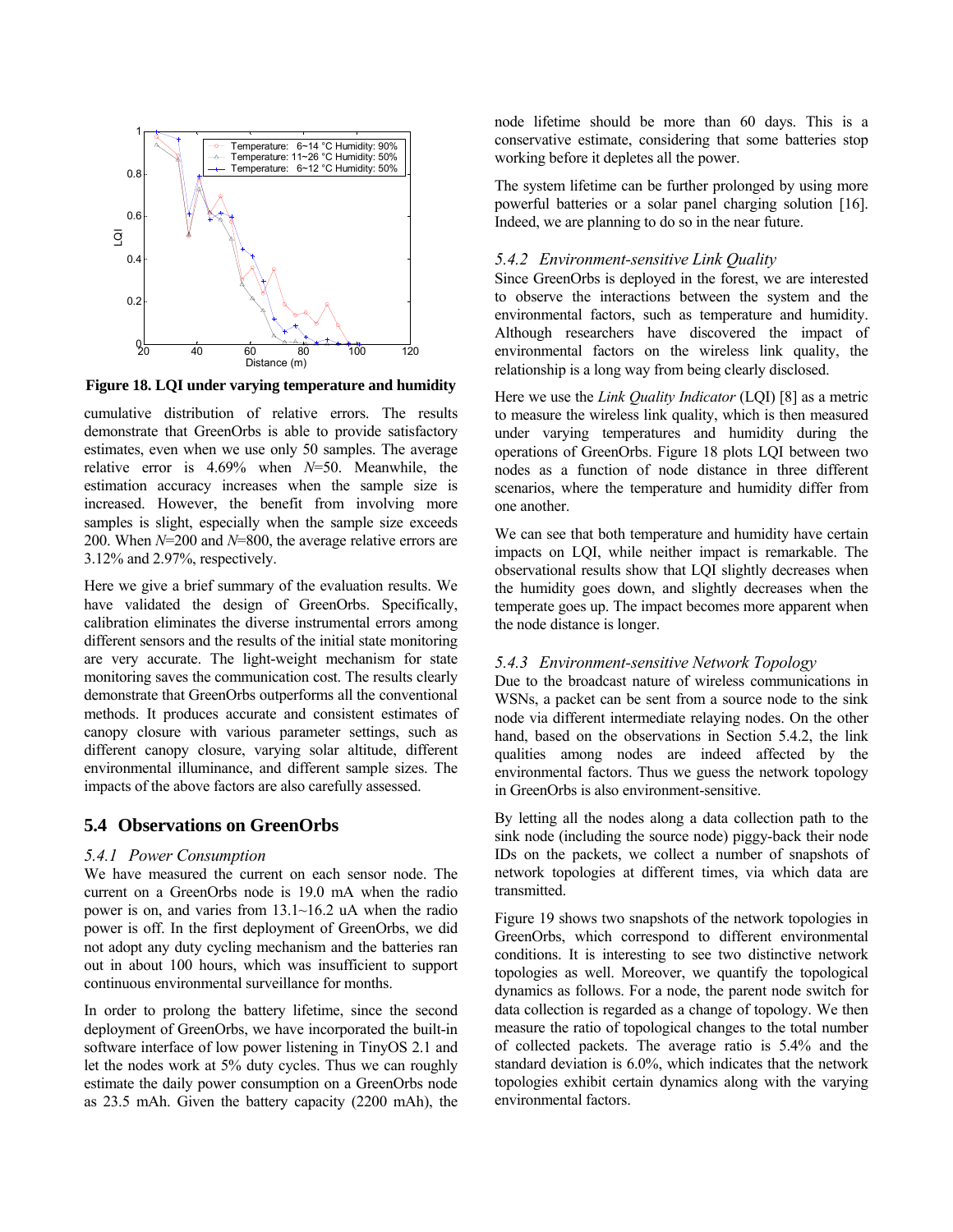



Our observational results may be employed as a guide for practical WSN deployments as well as networking designs. Without regard to other factors (e.g. obstacles inside the deployment area), it generally requires lower density of nodes in a cool moist environment than in a warm dry environment. Further, if a WSN has the ability to sense temperature and humidity (such as GreenOrbs), it is feasible it can predicate the changes in routing-related factors (e.g. LQI) and network topologies. Thus intelligent and more efficient protocols for routing and topology control can be designed, which are proactive in dynamic environments.

## **6. Related Work**

He *et al.* in [17] present the design and implementation of multi-dimensional power management strategies in VigilNet, a surveillance application using power-constrained sensor devices. In order to increase the system lifetime, they propose a novel tripwire service with an effective sentry and duty cycle scheduling in the system.

An early study of WSNs for habitat monitoring is reported by Mainwaring *et al.* in [18]. They present an instance of WSN for monitoring seabird nesting environments and behaviors. Several issues are investigated, such as the hardware design of the sensors, the design of the network architecture, and capabilities for remote data access and management.

There are many other WSN applications for environmental surveillance. We summarize a few typical examples as follow. Tolle *et al.* [19] have developed a WSN to monitor a redwood tree by installing nodes throughout the tree. The sensory data are logged every 5 minutes and transmitted via a GPRS modem to an external computer. Selavo *et al.* [20] create a WSN for measuring light intensity, using a hierarchical architecture which includes distributed reliable storage, delay-tolerant networking, and deployment time validation techniques. They performed a field experiment over one day with seven nodes and installed 19 sensor nodes

in another experiment. Werner-Allen *et al.* [21] present the science-centric evaluation of a WSN deployment at an active volcano in Ecuador. Each of the 16 nodes continuously sample seismic and acoustic data during a 19-day test. Barrenetxea *et al.* [22] share their experience in the SensorScope system with its multiple campaigns in various environments. Xu *et al.* [23] present the design of a WSN system for structural data acquisition. Similarly, Li *et al.*  present the design of an underground structure monitoring system using WSNs [24] and in particular address the issue of safety assurance in underground coal mines.

Compared to the previous work, the main novelty of GreenOrbs lies in a new WSN application, which is not just generic habitat monitoring, but quantitative measurement of canopy closure. Moreover, we present a thorough evaluation of GreenOrbs and compare it with the conventional forestry methods. The results demonstrate the advantage of WSN techniques and the great potential benefit of introducing WSN to traditional forestry.

# **7. Conclusion and Future Work**

We present GreenOrbs, a WSN system in the forest, and its application for canopy closure estimates. Canopy closure estimates are a fundamental task in ecosystem management, but have not been well addressed thus far. In every respect, the design of GreenOrbs is tailored to WSN deployments in wild environments. We have examined the effectiveness of this design and evaluated the performance through comprehensive experiments.

The current design of GreenOrbs is admittedly in its early stages. When adding a node to the system, the new node has to undergo the pre-deployment training process before being added into the network. Also, the failure of the reference node will cause problems during calibration. We will address these issues and seek more efficient calibration methods in future work. We also plan to observe the impacts of other environmental factors (e.g. the wind and tree species) on GreenOrbs' performance. The current design will then be extended to measuring an irregular forest with a variety of tree species. We are now expanding the GreenOrbs system to a 1200 node scale in Tianmu Mountain. More details are reported in the project website [1].

## **8. Acknowledgements**

The authors would like to thank the shepherd, Matt Welsh, for his constructive feedback and valuable input. Thanks also to anonymous reviewers for reading this paper and giving valuable comments.

This work is supported in part by the NSFC/RGC Joint Research Scheme N HKUST 602/08, the National Basic Research Program of China (973 Program) under grants No. 2006CB303000 and No. 2010CB328100, the National High Technology Research and Development Program of China